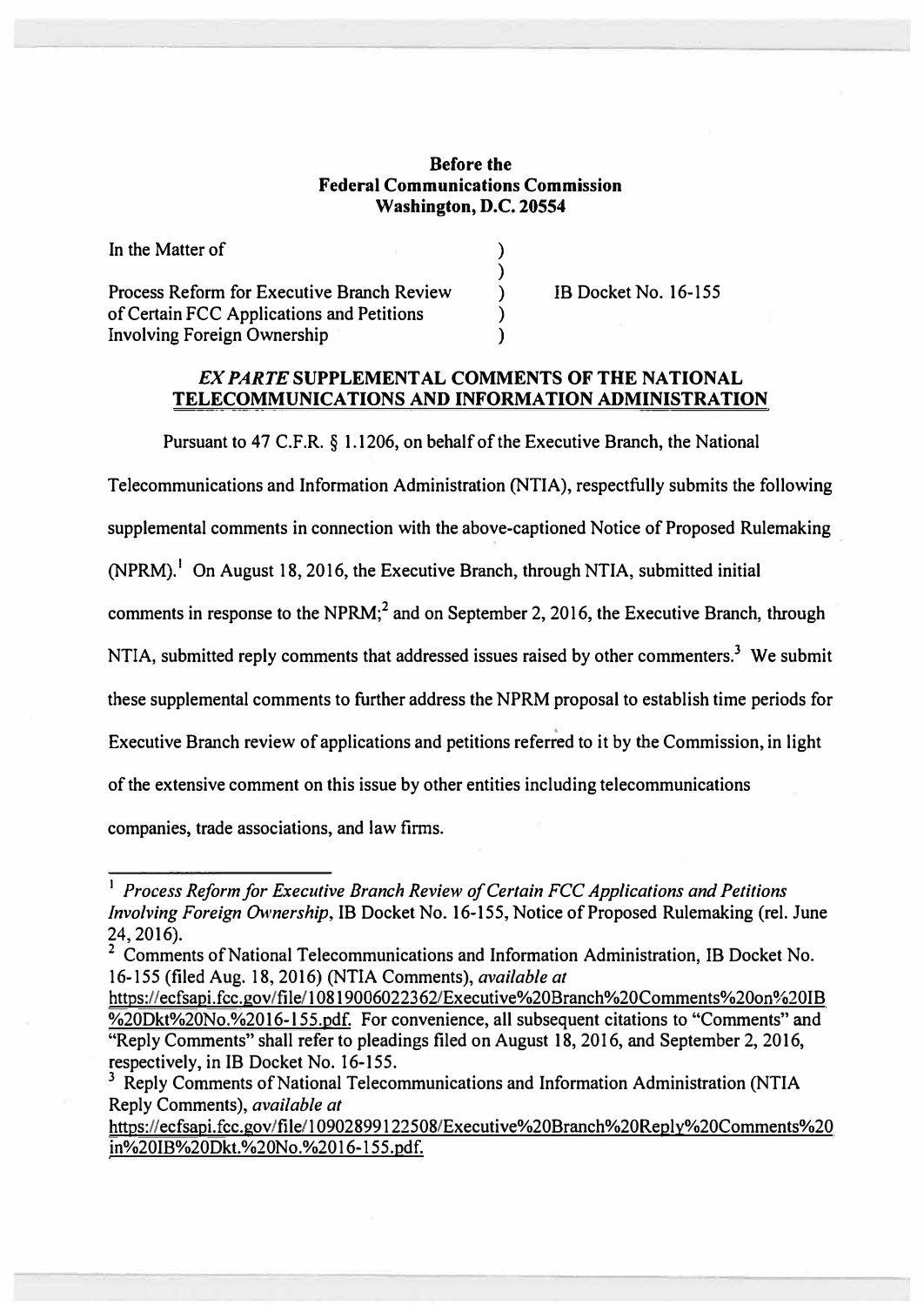Other commenters generally supported the NPRM provision that would require the Executive Branch to complete its review within 90 days or any permitted extension period, or be deemed to have no national security concerns with the granting of the license.<sup>4</sup> Other commenters also generally supported the NPRM provision that extensions would be rarely granted and would not exceed a single extension of an additional 90 days.<sup>5</sup>

Although we share the goal of improving the Executive Branch's ability to review expeditiously and efficiently applications referred to it, we continue to believe that the rigid time frame the Commission proposes would not be feasible, for the reasons discussed in our initial and reply comments.<sup>6</sup> Based on our experience reviewing a range of applications presenting varving national security and law enforcement concerns, we expect that some applications will inevitably require more time to review than the time periods proposed in the NPRM would permit, especially where specific concerns about a particular applicant or technology require additional work or resources to resolve. Although we assess the additional information and certification requirements proposed by the NPRM will reduce the time it takes to process most applications, until those requirements take effect, we cannot predict the precise amount of time that will be needed to review every such application. Accordingly, we believe that establishing rigid time periods for processing applications would be premature, and reiterate our proposal that the Commission issue the rule without time frames so that it can assess its impact on the

https://ecfsapi.fcc.gov/file/1081896873783/Comments%20of%20INCOMPAS%20(IB%2016-155)%20(8-18-2016).pdf; Comments of Sprint Corp. at 4, available at https://ecfsapi.fcc.gov/file/1081852690485/Sprint%20Comments%2008182016.pdf. See NTIA Comments at 14-17; NTIA Reply Comments at 9-12.

 $\overline{2}$ 

<sup>&</sup>lt;sup>4</sup> See, e.g., Comments of Level 3 Communications, LLC at 2-5, *available at* https://ecfsapi.fcc.gov/file/108190289718483/Level%203 Team%20Telecom%20Reform%20C omments Final.pdf: Comments of Telstra at 5-6, available at https://ecfsapi.fcc.gov/file/1081839724359/Comments of Telstra.pdf. See, e.g., Comments of INCOMPAS at 2, 7, available at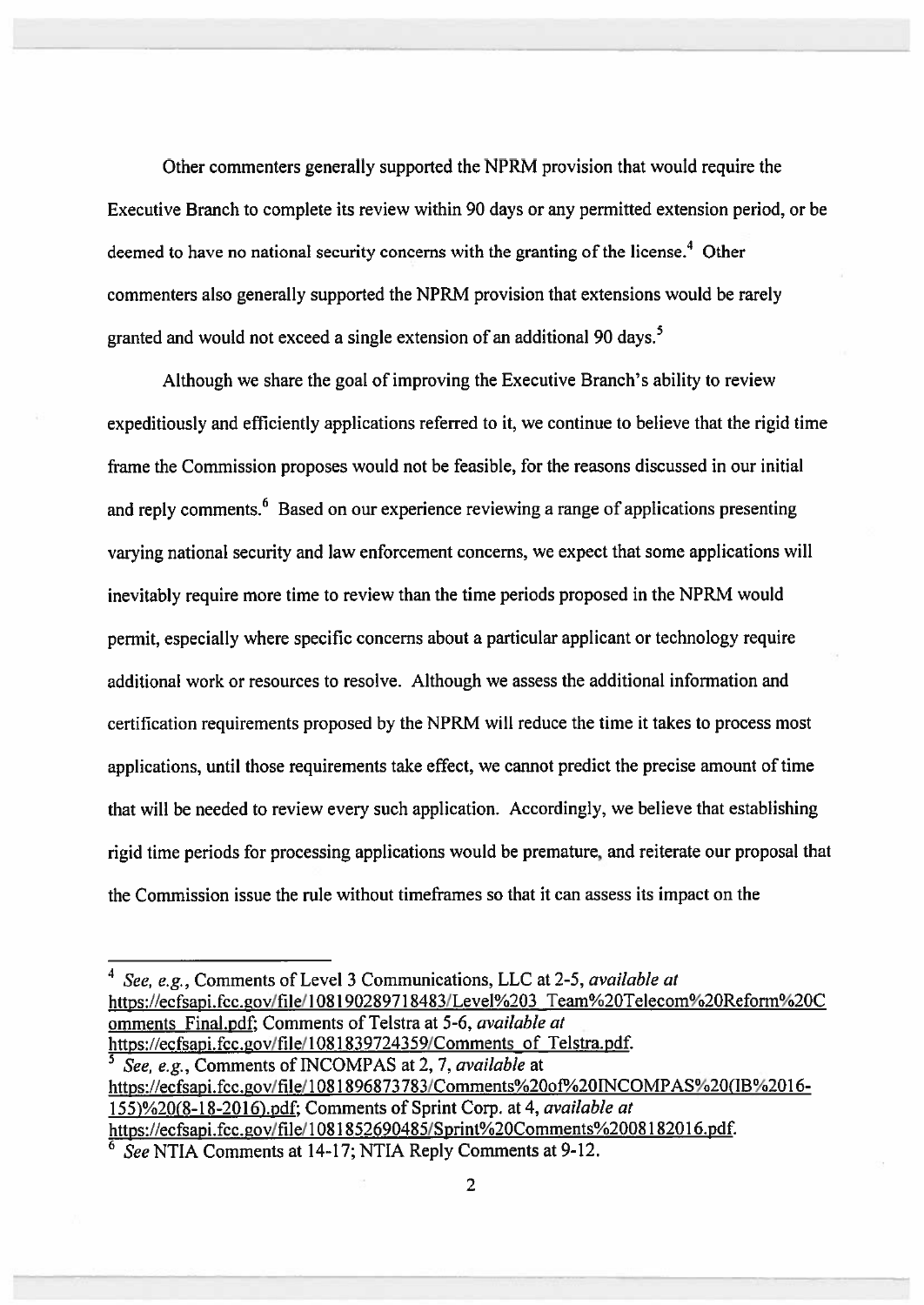Executive Branch's ability to expedite its reviews, based on experience and the operation of the new procedures in practice.

If the Commission decides to establish time periods through the current rulemaking, however, we strongly recommend that the Commission modify its proposal in two specific ways.

First, if the Commission establishes time periods, we propose that the default time period of 90 days and the extension period of an additional 90 days be increased to, respectively, 180 and 120 days. If the Commission were to adopt such extended time periods, we would continue to seek to process applications as expeditiously as possible and within 90 days where feasible; and, where not feasible, to process applications in the minimum time necessary beyond 90 days. In this regard, we note that, as stated in the NTIA Reply Comments, the Executive Branch would ensure that reviews are conducted in an efficient and diligent manner, that any procedural concerns or delays are rapidly resolved, and that changes in the status of pending applications are promptly communicated to the Commission. The longer time periods would also provide the Executive Branch with flexibility, where necessary and appropriate, to conduct thorough assessments of especially complex national security or law enforcement risks – including risks that could not easily be mitigated after issuance of a license.

Second, while the 180 and 120 day time frames would be achievable for the great majority of the cases, some applications will require more time to process – due to, for example, the complexity of the national security or law enforcement issues raised or the back and forth required with the applicants – we propose that the rule include a mechanism whereby in exceptional circumstances the Executive Branch can, with appropriate transparency and oversight, extend the time period to continue its review of and efforts to address these issues, in order to provide informed and deliberate input to the Commission. In particular, as discussed in

3